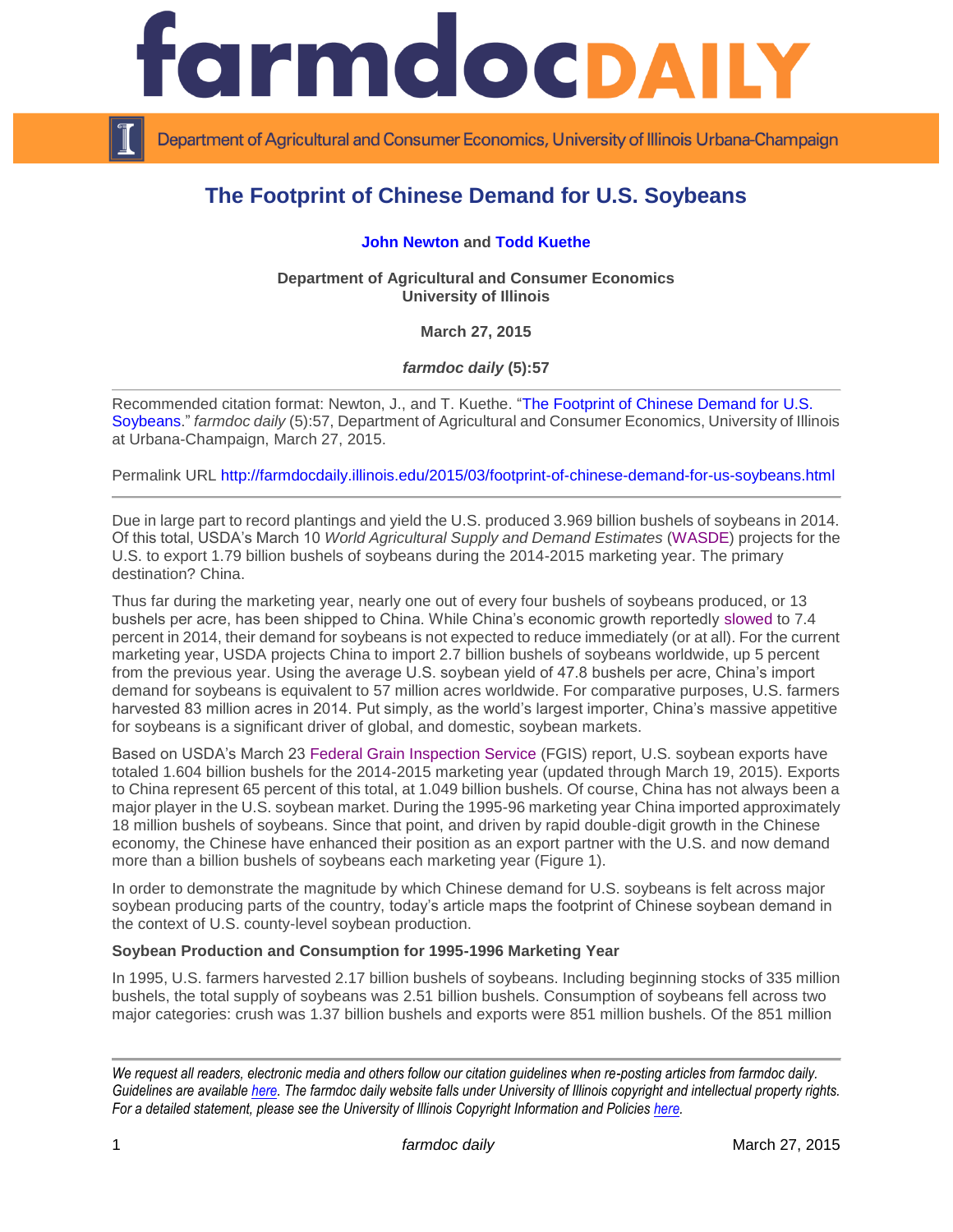bushels exported, only 18 million bushels were shipped to China, approximately 2 percent of the total export volume.

One way to visualize China's demand for soybeans is to map the consumption categories as they relate to county-level soybean production across the U.S. Doing so shows that the footprint of Chinese demand could have been satisfied by fewer than 2 counties: McLean County, Illinois and Livingston County, Illinois (Figure 2). These two counties alone produced 25.8 million bushels of soybeans in 1995 – 7.8 million bushels more than what was exported to China. On a per acre basis, less than one-half of a bushel per acre was needed to meet China's demand for U.S. soybeans.



# **Soybean Production and Consumption for 2007-2008 Marketing Year**

During the mid-2000s China's presence in the U.S. market grew considerably. [Data](http://data.worldbank.org/country/china) from The World Bank revealed that by 2007 the Chinese economy had experienced several years of double-digit growth in their gross domestic product. This economic growth led to investments in crushing capacity and improvements in food-related consumption such as soybean meal for animal feed and soybean oil for cooking. As a result, the Chinese assumed a larger role as a U.S. export partner.

From the 1995-1996 to 2007-2008 marketing years the total export volume of U.S. soybeans grew by 36 percent to 1.159 billion bushels. For reasons described above, the primary driver of the growth in U.S. soybean exports was the increase in Chinese demand. During the 2007-2008 marketing year the Chinese imported 503 million bushels of soybeans from the U.S. and represented 43 percent of our total export volume (up from 2 percent in the 1995-1996 marketing year).

Total production of soybeans for the 2007-2008 marketing year was approximately 2.68 billion bushels. Once again, mapping the consumption categories across county-level soybean production shows that production from the top 50 counties, spanning Minnesota to Illinois, would have been required to satisfy the Chinese demand for U.S. soybeans. On a per acre basis, the Chinese demand accounted for approximately 7.8 of the 41.7 bushels per acre produced in 2007.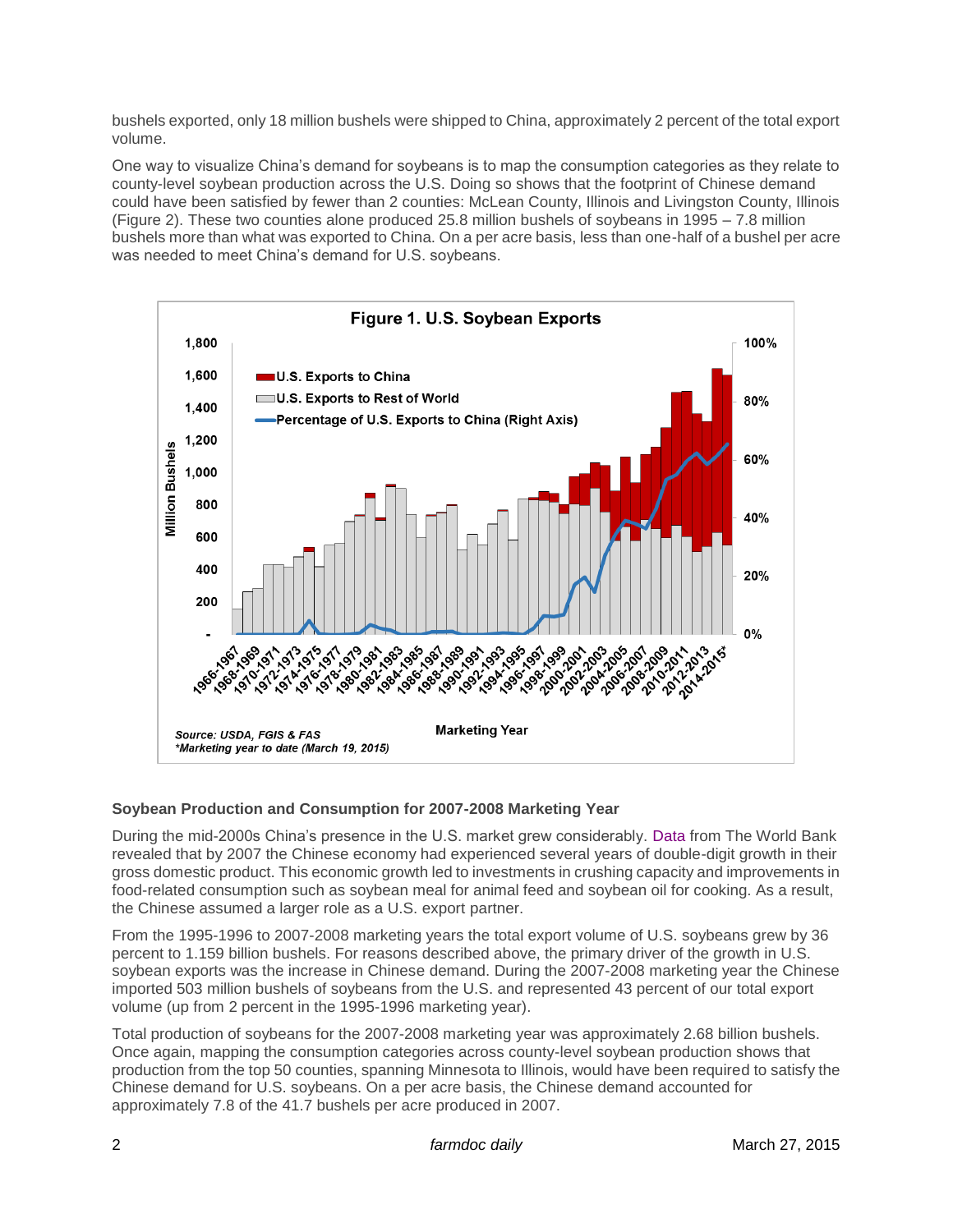

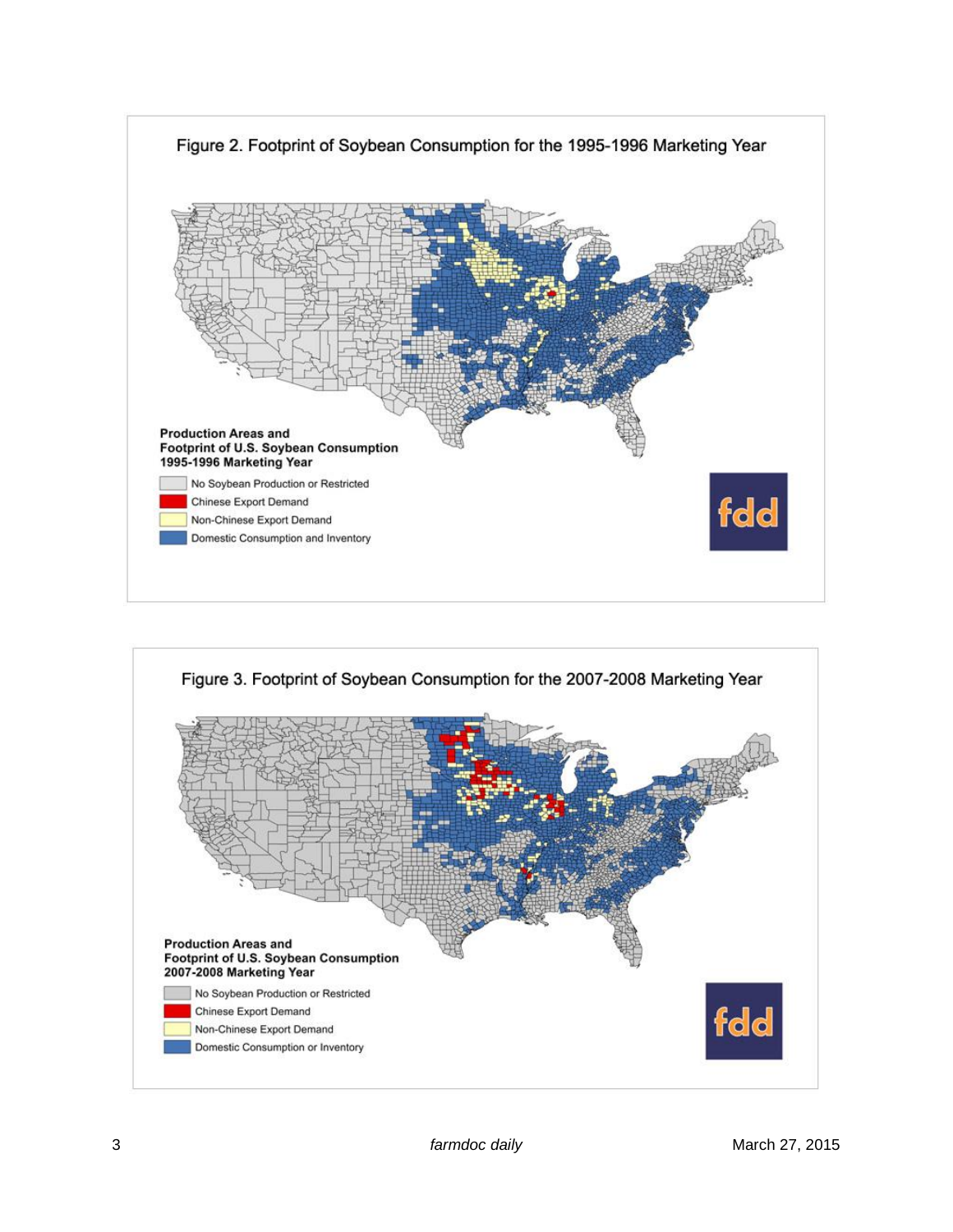## **Projected Soybean Production and Consumption for 2014-2015 Marketing Year**

Now, during the 2014-2015 marketing year, China's consumption of U.S. soybeans is second only to domestic crush. Based on March 23 USDA FGIS export data, the U.S. has already exported 1.604 billion bushels of soybeans. Of this amount, more than 1 billion bushels, or 65 percent, have been exported to China. Our next closest soybean trading partner is Mexico at 73 million bushels, nearly one billion bushels fewer than China and less than 5 percent of the marketing year-to-date export volume.

In order to derive an implied forecast what the total exports to China may be for the 2014-2015 marketing year the current percentage of exports to China were multiplied by the total projected export volume. This calculation results in an estimate of exports to China totaling 1.171 billion bushels for the current marketing year. This total, if realized, represents 32 percent of total soybean consumption projected by USDA.

To meet this forecast of Chinese export demand production from the top 133 counties would be required. This geographic footprint spans from the Upper Midwest, through the Corn Belt, and down into the Mississippi Delta. Figure 4 demonstrates the large footprint of Chinese export demand in U.S. soybean markets.



#### **Implications**

Since 1995, the U.S. soybean export volume has more than doubled, with the increase in demand from China being the primary catalyst. However, China's one-billion-bushel entrance into the U.S. market has come at the expense of other export partners (Figure 1). For example, USDA's [Foreign Agricultural](http://apps.fas.usda.gov/Gats/default.aspx)  [Service's Global Agricultural Trade System](http://apps.fas.usda.gov/Gats/default.aspx) (GATS) census data reveals that more than 40 countries have reduced their consumption of U.S. soybeans since 1995, representing more than 400 million bushels. More specifically, exports to Japan, South Korea, and Taiwan have declined by nearly 150 million bushels since 1995. The trend toward increased consumption by China and lower consumption by other export partners makes U.S. soybean farmers increasingly reliant on Chinese demand to support domestic markets.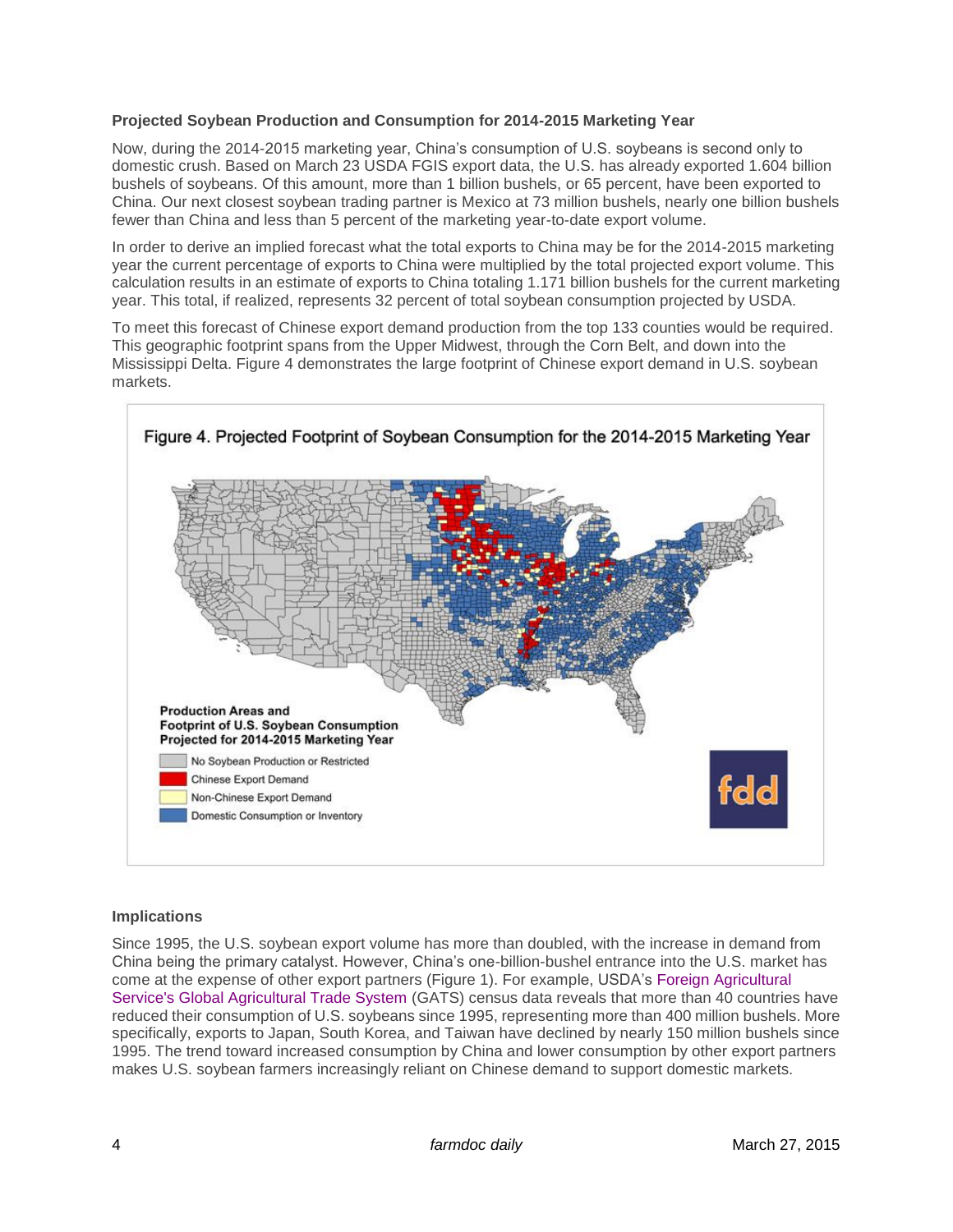Are all our beans in one basket? As demonstrated in this article, nearly 70 percent of U.S. soybean exports are destined for China. Then, at the county-level one-quarter of every acre of soybeans harvested in the U.S. is now required to service the Chinese demand. Should U.S. producers expect this trend to continue? This is a question not easily answered. Recent reports suggest that Chinese soybean imports could be tested by tighter soybean crushing margins. Lower, or negative, profitability in crushing margins could reduce demand for U.S. produced soybeans.

Then again, several macroeconomic indicators may provide clues as we move forward. (For some perspective on the world soybean market see *farmdoc daily* [March 13, 2015\)](http://farmdocdaily.illinois.edu/2015/03/some-key-trends-in-the-world-soybean-market.html). As an example, figure 5 highlights World Bank [Data](http://data.worldbank.org/country/china) on the Chinese economy. While the historical growth rates have been impressive, recent [forecasts](http://www.worldbank.org/en/publication/global-economic-prospects/regional-outlooks/eap) suggest the Chinese economy is unable to maintain that growth rate. In fact, China is facing a slowdown of economic growth, but not to the point of a shrinking economy. Through 2017, the World Bank forecasts year-over-year growth in China's gross domestic product at or above 6.9 percent. These projections support China maintaining soybean consumption at or above current levels. Competition, then, with other major soybean exporters (i.e. Argentina and Brazil) would be important for U.S. producers to monitor. With respect to competition, the value of the dollar influences export opportunities as our commodities fluctuate in value relative to similar commodities produced elsewhere around the world.



Monitoring these economic indicators is essential given the anticipation that U.S. farmers will plant anywhere between 83 to 88 million acres of soybeans in 2015. With the potential for yet another record soybean crop (see *farmdoc daily* [March 19, 2015\)](http://farmdocdaily.illinois.edu/2015/03/expectations-for-2015-us-average-soybean-yield.html) it will be especially important for U.S. soybeans to continue finding a Chinese home if prices are expected to remain at or above current expectations.

# **References**

Foreign Agricultural Service/USDA. *Global Agricultural Trade System*. <http://apps.fas.usda.gov/gats/default.aspx>